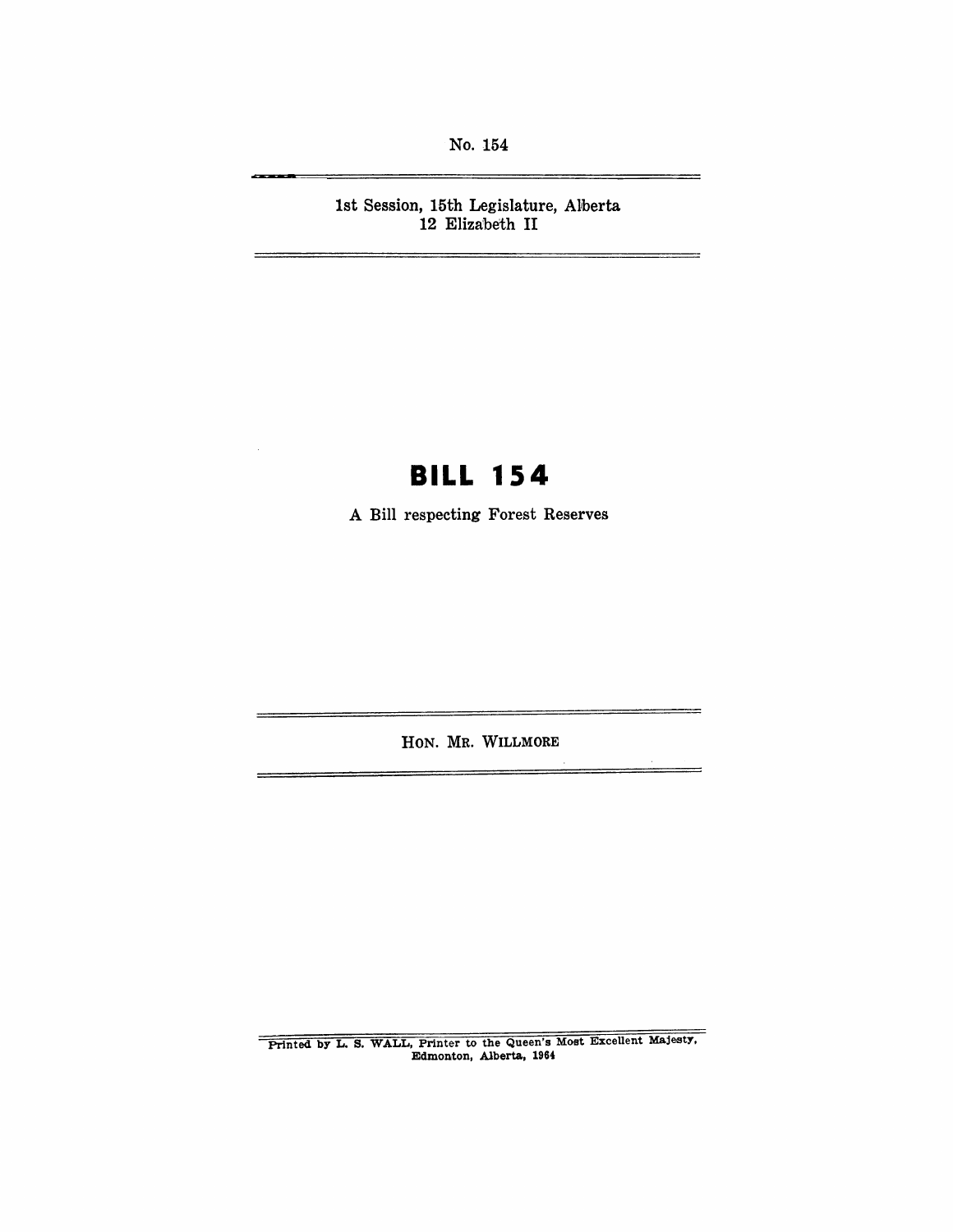#### **Explanatory Note**

General. This Bill replaces and revises The Forest Reserves Act, R.S.A. 1955, c. 119. The principal changes are the deletion of most sections providing for the use and disposition of land and the man-agement and protection of forests within the forest reserves. The Forests Act, 1961, and The Public Lands Act are made applicable to the reserves.

**2.** Definitions.

**3.** Application of Act.

**4.** Personnel.

**5.** Purpose of reserves.

**6.** Constitution of forest reserves.

**7.** Acquisition of land. Present sections 6 and 7 revised.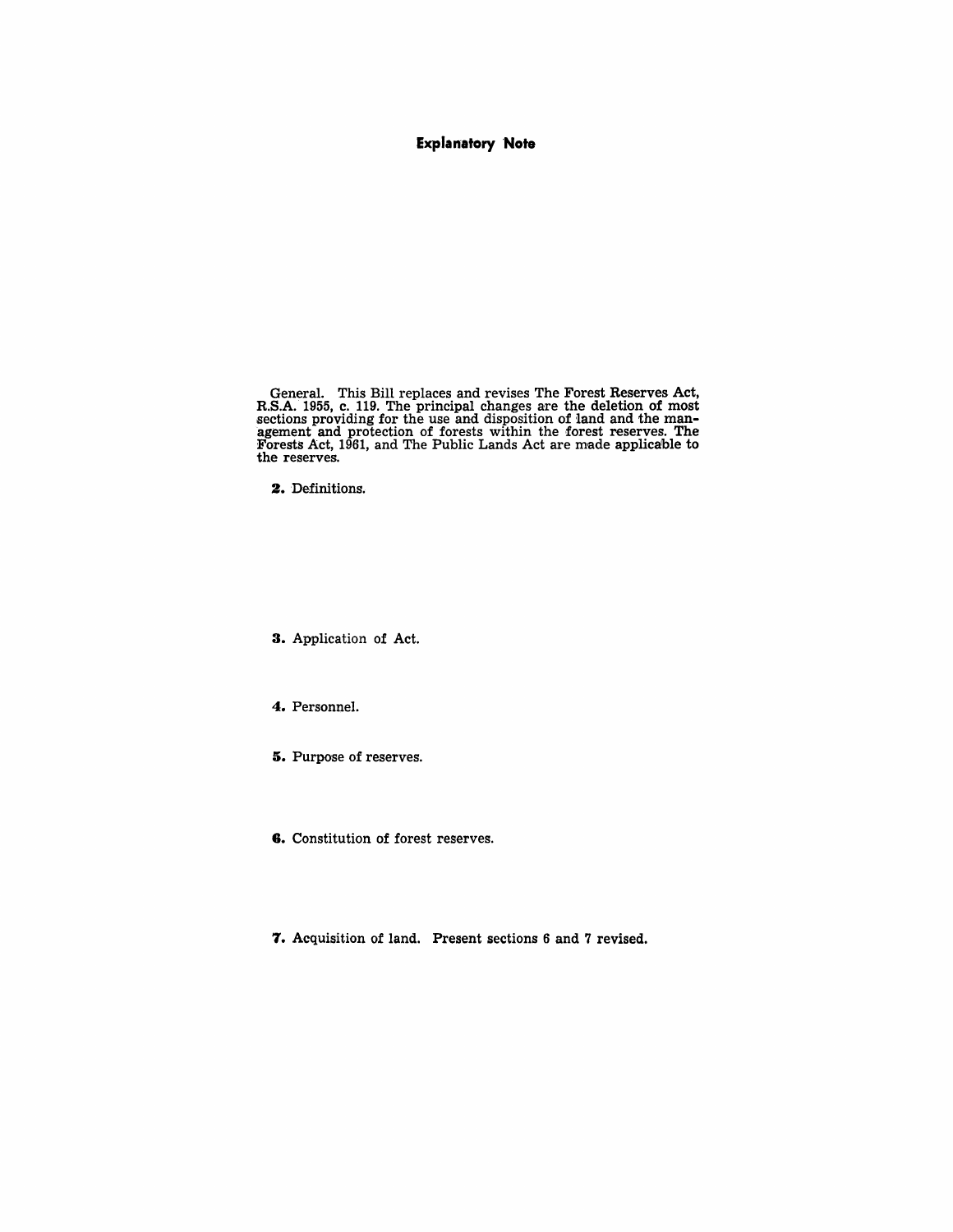## **BILL**

#### No. 154 of 1964

#### An Act respecting Forest Reserves

#### *(Assented to* , 1964)

HER MAJESTY, by and with the advice and consent of the Legislative Assembly of the Province of Alberta, enacts as follows:

**1.** This Act may be cited as "The Forest Reserves Act, 1964".

2. In this Act,

- (a) "Department" means the Department of Lands and Forests:
- (b) "forest reserve" means an area comprising lands for the time being set aside as a forest reserve pursuant to this Act;
- ( c) "Minister" means the Minister of Lands and Forests.

3. This Act and the regulations apply to all lands within the boundaries of any forest reserves established pursuant to this Act.

4. The Minister may appoint such forest officers as are necessary to carry out this Act.

5. All forest reserves within the Province are hereby set apart and established for the conservation of the forests and other vegetation therein and for the maintenance of conditions favourable to an optimum water supply.

6. The lands described in the appendix to the agreement set forth in the Schedule to chapter 20 of the Statutes of Alberta, 1948, and to chapter 59 of the Statutes of Canada, 1947, and any other lands added thereto by amendments are hereby constituted as forest reserves within the Province.

**7.** The Lieutenant Governor in Council may authorize the Minister

- $(a)$  to purchase, expropriate, or otherwise acquire lands within a forest reserve or adjoining a forest reserve,
- $(b)$  to exchange for land within or adjoining a forest reserve, any available public lands situated outside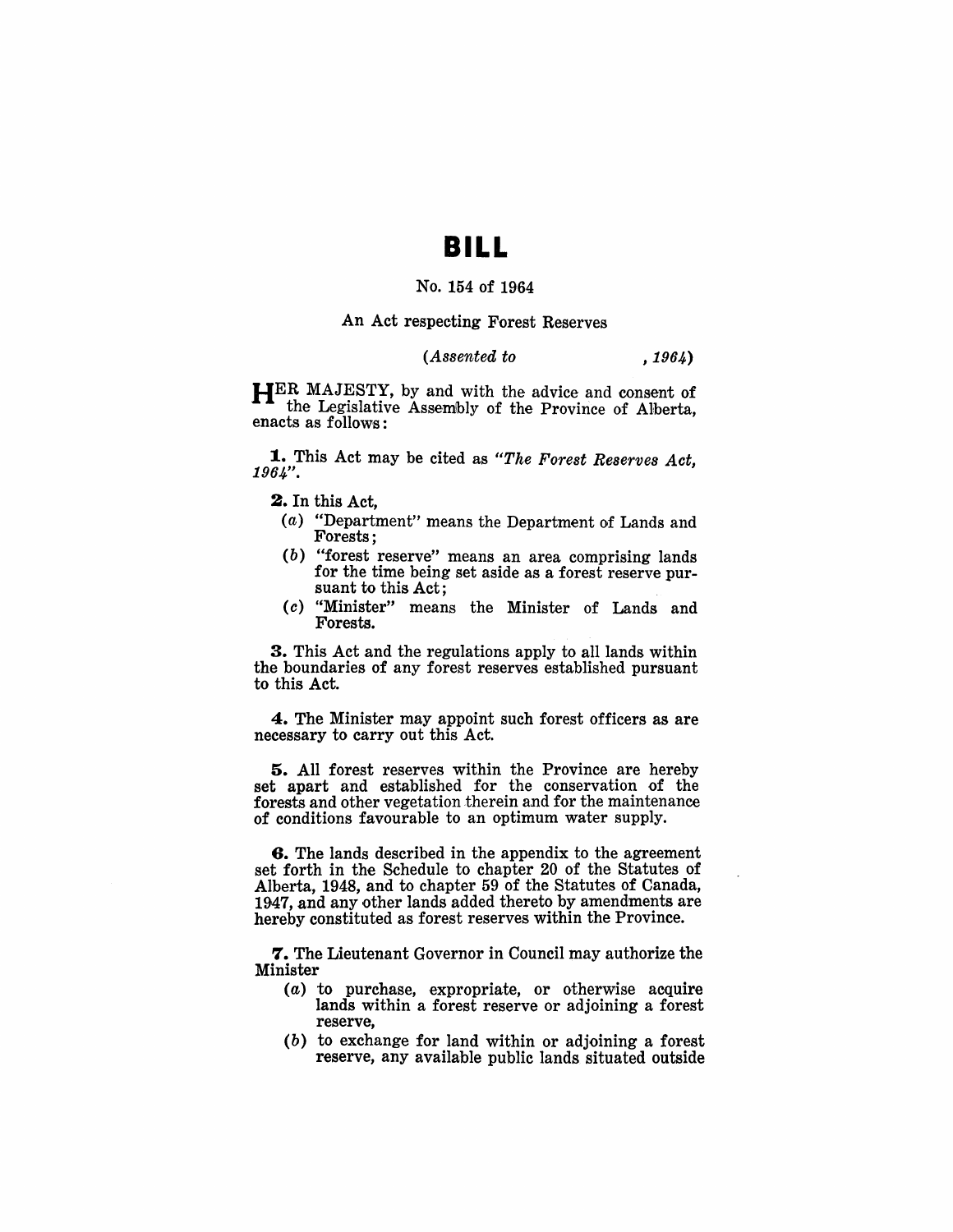**8.** Regulations.

**9.** Cancellation of permits.

**10.** Posting of signs.

**II.** Offences and penalty.

12. Application of other Acts.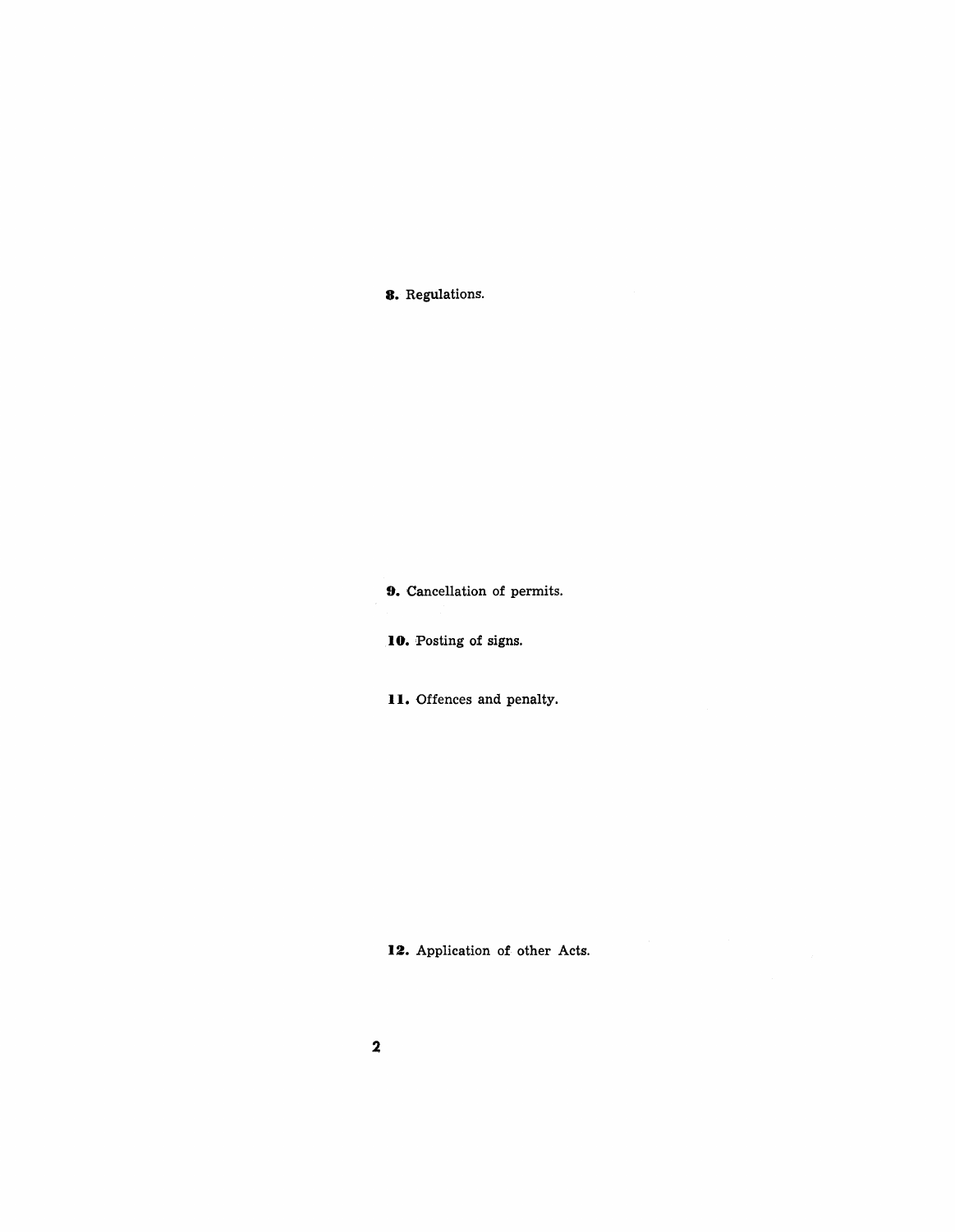the boundaries of the forest reserve, and to pay compensation upon an exchange of land, and

 $(c)$  to prohibit or restrict the conduct of any business or commercial activity on any land situated within the boundaries of a forest reserve.

**8.** The Lieutenant Governor in Council may make regulations

- (a) governing the pasturage of cattle in forest reserves,
- ( $b$ ) prescribing by signs posted along any forestry road or any part thereof
	- (i) the speed limit to be observed on it by all vehicles or by any class of vehicles, and
	- ( ii) directions or orders controlling or prohibiting the movement of any vehicular, pedestrian or other traffic,
- $(c)$  regulating or prohibiting any kind of behaviour or traffic in forest reserves,
- $(d)$  respecting the issuance of annual permits for the grazing of stock in forest reserves, and
- (e) prohibiting or restricting the use of firearms and air guns in forest reserves.

9. The Minister may at any time cancel a permit or other authorization issued pursuant to this Act.

10. No signs shall be posted in a forest reserve except those prescribed by the regulations or authorized by the Minister.

**11.** A person who

- (a) contravenes this Act or the regulations or a term or condition of a permit or other authorization issued pursuant to this Act, or
- $(b)$  wilfully defaces, knocks down, removes or otherwise renders illegible or injures any sign, signal or obstruction erected or placed in a forest reserve for the direction or safety of traffic or for any other purpose,

is guilty of an offence and liable on summary conviction to a fine of not more than five hundred dollars and in default of payment to imprisonment for a term not exceeding six months.

12. (1) Except as otherwise provided in the regulations, *The Forests Act,* 1961 and *The Public Lands Act* apply to all public lands within a forest reserve.

- (2) Subject to the regulations,
- (a) dispositions of public lands in forest reserves other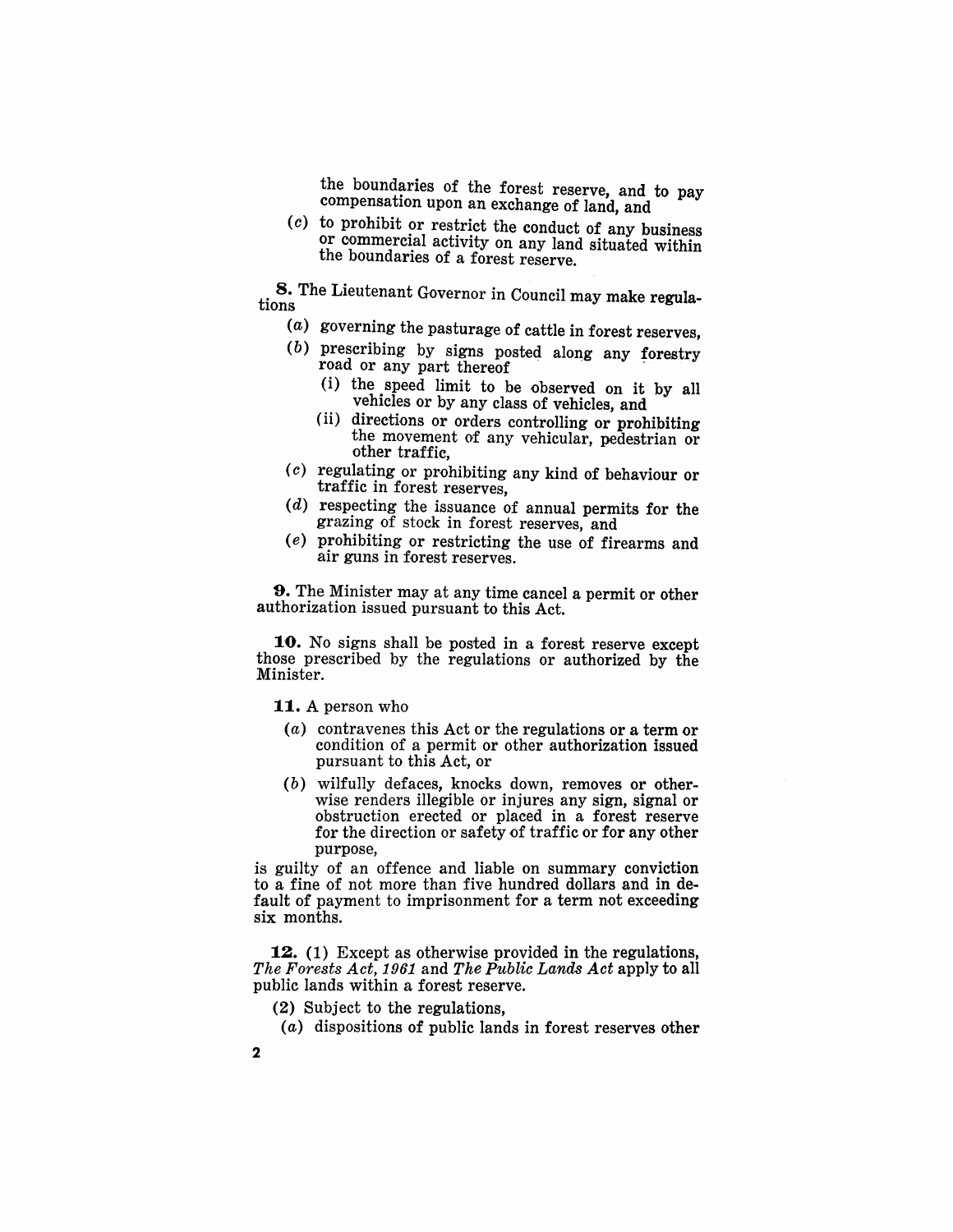13. Repeal of present Act.

**14.** Commencement of Act.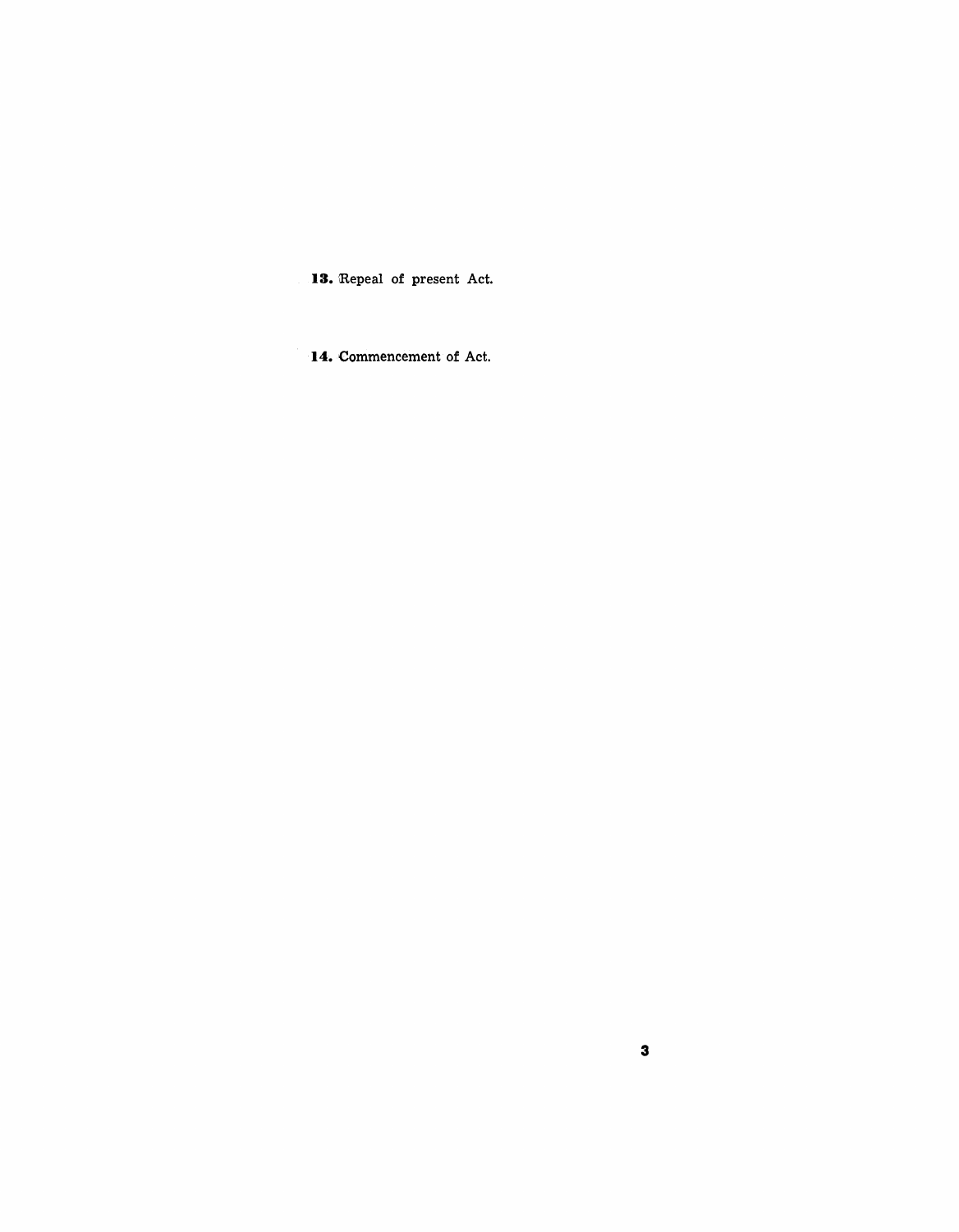than those relating to timber rights shall be made pursuant to *The Public Lands Act,* and

(b) dispositions of timber rights on public lands in forest reserves shall be made pursuant to *The Forests Act, 1961.* 

*13. The Forest Reserves Act,* being chapter 119 of the Revised Statutes, is repealed.

14. This Act comes into force on the day upon which it is assented to.